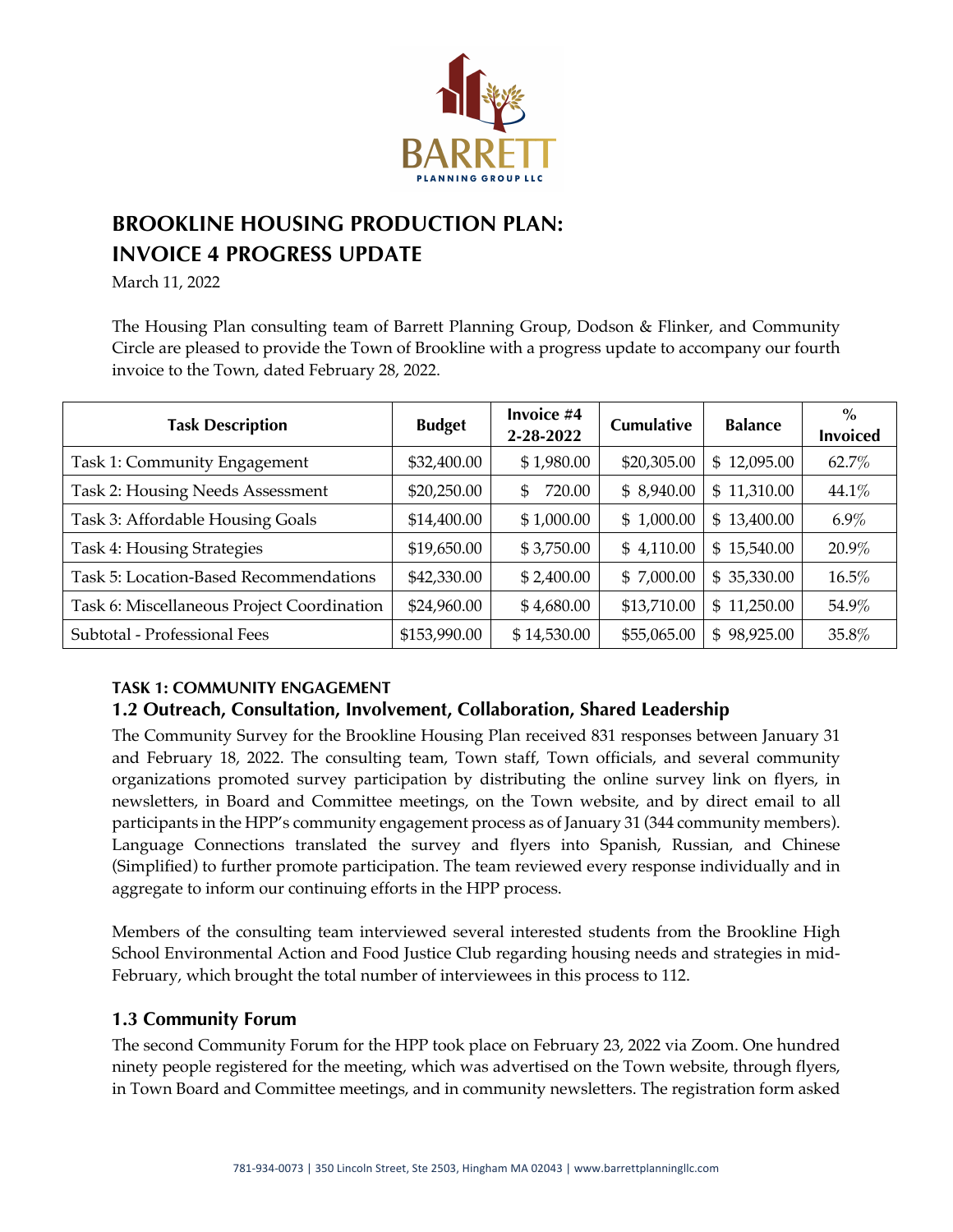participants to indicate whether they would require live interpretation services in any of Brookline's top languages identified in the Town's Diversity and Inclusion Plan (Spanish, Russian, Cantonese, Mandarin). Based on these results, Language Connections provided interpretation in the meeting for speakers of Cantonese.

The consulting team provided a brief review and update on the work completed to date and a progress report regarding community participation, followed by a presentation of Dodson & Flinker's work so far on location-based testing and site scenarios on three initial "prototype" sites. These site-specific analyses aimed to help the consulting team assess Brookline residents' ideas on contextual neighborhood fit and appropriate scale and design features in a range of Brookline locations through visual preference polls (conducted on Zoom). Participants were encouraged to explain and discuss their thoughts and preferences in the chat. This process served to help illustrate the community's shared vision for Brookline's housing production in the next five years.

The meeting recording, presentation materials, and chat transcript are all available on the Town website's project page.

### **TASK 2: COMPREHENSIVE HOUSING NEEDS ASSESSMENT 2.2 Housing Needs Assessment Approach**

The team continues its work assessing Brookline's housing needs. Survey results convey community input in this phase of the work, and the strong response allows for in-depth analysis of the vision, perceptions, and challenges that many Brookline residents share regarding housing needs. This analysis continues, in addition to analyses of other data, existing regulations, past planning, and market trends.

#### **TASK 3: AFFORDABLE HOUSING GOALS**

Based on the consulting team's work assessing housing needs in Brookline, the team is working to develop affordable housing goals that reflect the needs, priorities, and vision of Brookline residents. These goals will ultimately be both qualitative and quantitative, and they may draw from, build upon, supplement, or update the goals set forth in the 2016 HPP. Looking ahead, the team will continue this work in partnership with the working group in developing these goals, and future community engagement will also serve to inform these efforts.

#### **TASK 4: UPDATE HOUSING PRODUCTION STRATEGIES**

The consulting team is reviewing housing production strategies from the 2016 HPP and housing production since 2016 to identify what has worked, what has not, what is in the pipeline, and what may still be implemented among these strategies. Stakeholders and advocates have also proposed their own strategies and ideas, and as the team continues its work updating housing production strategies, this public participation is an invaluable resource.

### **TASK 5: LOCATION-BASED TESTING AND RECOMMENDATIONS 5.1 Place-Based Analysis**

Dodson & Flinker presented three site scenarios at the second Community Forum, and the team continues its work to refine these "prototypes" and to analyze other sites and conditions. Brookline is